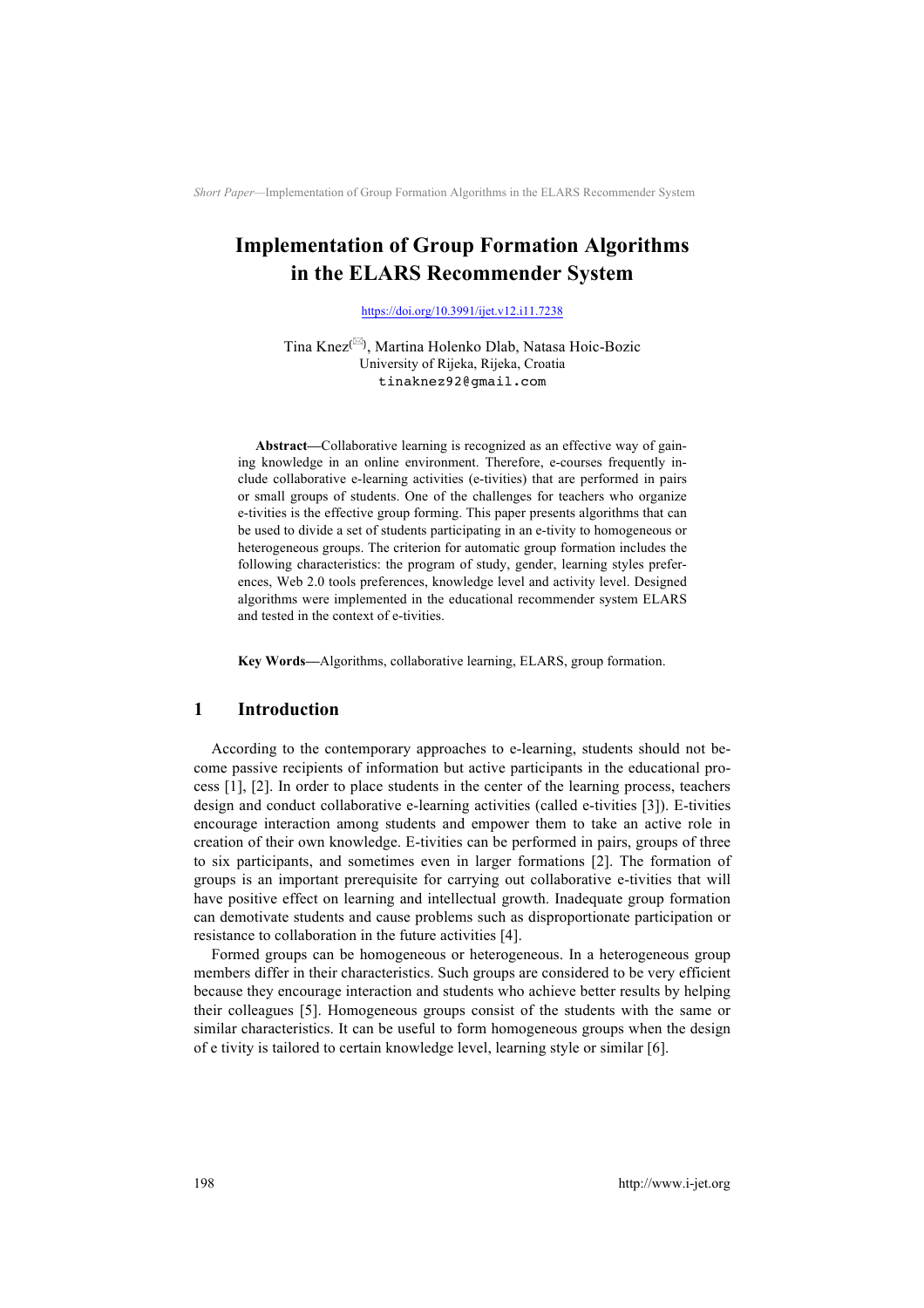Automatic group formation is often used in e-learning systems when a large number of students should be divided into groups based on a set of characteristics (attributes) [4], [5]. This paper aims to contribute to the filed by presenting newly developed functionality of the proprietary e learning recommender system ELARS that tends to assist teacher in organizing e tivities by providing automatic group formation support. The paper presents algorithms for dividing students to homogeneous or heterogeneous groups, designed in accordance with the data regarding students' characteristics available in the ELARS system. The paper also brings some implementation details and preliminary results of evaluation in the context of e tivities.

### **2 Background**

#### **2.1 Grouping algorithms in e-learning systems**

In the context of computer-supported collaborative learning, various approaches and algorithms are used to solve the problem of the automatic division of students into groups. In [4], authors gave an overview of proposed and implemented solutions showing that, in most cases, automatic grouping relies on probabilistic algorithms which employ a degree of randomness. In such approaches, the goal is not to find the best possible solution, but to find the approximation of the best solution [6], [7]. Examples are genetic algorithms [8] and those based on swarm intelligence [9]. Other approaches include semantic web, ontologies, Bayesian networks, and machine learning techniques [4].

In order to divide a set of students into groups using grouping algorithms, students' characteristics are usually represented as vectors [8]. There are examples where only one characteristic is used (e.g. learning styles [5]), but research in the field indicate that various attributes should be taken into account in order to maximize learning opportunities [8]. A set of characteristics can include intellectual abilities, gender, experiences, preferences, interests, personalities, etc. [7]. Once groups are automatically formed and the results are presented to the teacher, some systems allow the teacher to change the composition of the created groups or restart the grouping process in order to get different result [7]. Grouping algorithms are usually employed at the beginning of the e-tivity, but there are also approaches where they are used to rebuild groups during the e-tivity. For example, authors in [6] use the descent algorithm with the neighborhood of 2-opts to reconstruct the groups that are not homogeneous, according to the activity traces collected during the first part of the forum discussion.

#### **2.2 Educational recommender system ELARS**

The system ELARS is used to personalize e-learning experiences by determining recommendations to students regarding their participation in e-tivities. The system recommends optional e-tivities, possible collaborators, Web 2.0 tools, and provides advice regarding the level of participation [10], [11]. Using the ELARS web applica-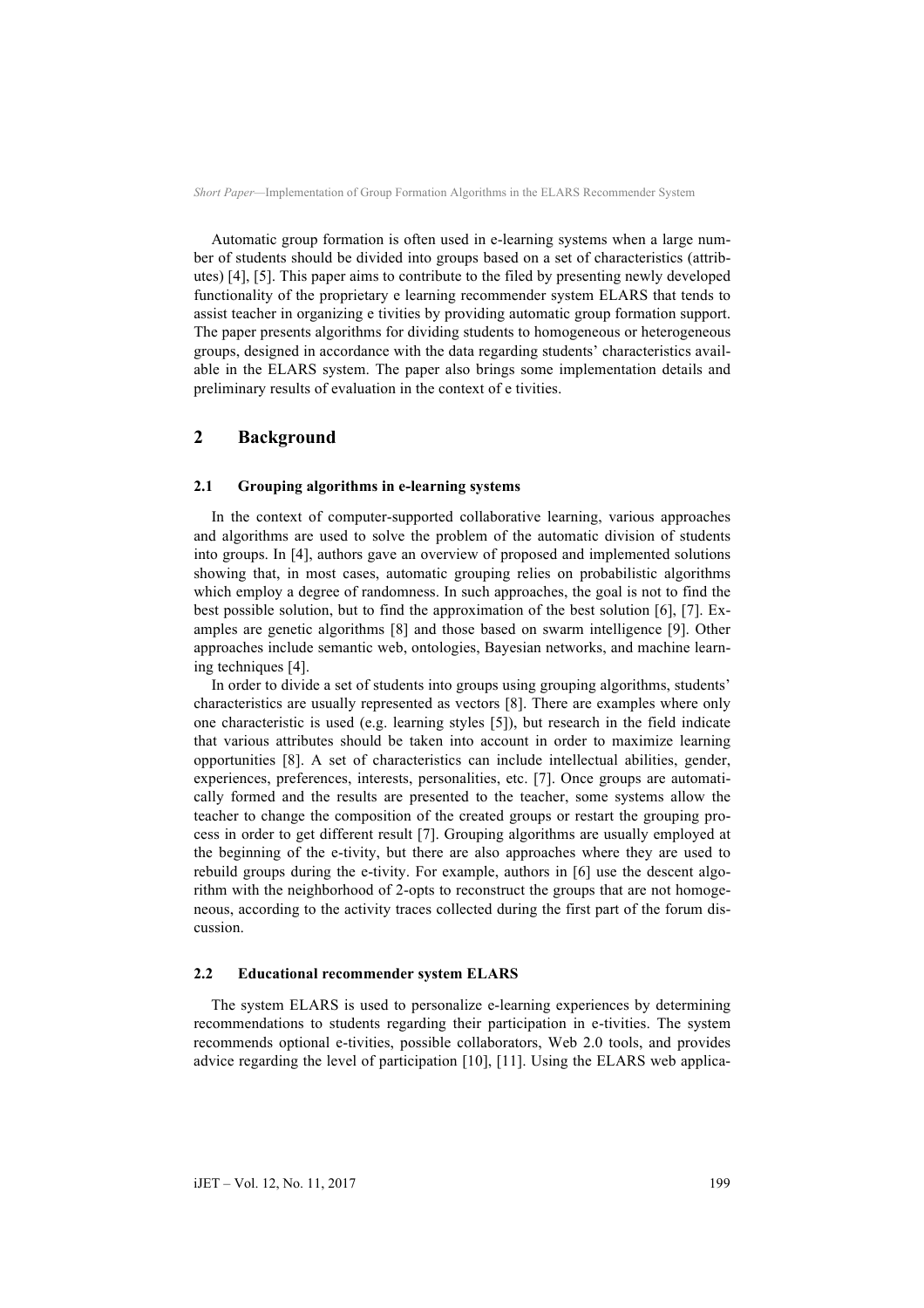tion [12] teachers define course learning design with all planned activities and criteria for determining recommendations while students enter their preferences, read recommendations and choose among the recommended items. The main components of the system are *activity model* (describes learning design of an e-course), *student and group models* (represent student's and group's characteristics), and *recommender module* (contains rules and algorithms for generating recommendations).

The most important component for group formation is the student model as it contains students' characteristics used in grouping criterion. The following characteristics are represented as continuous variables with values ranging from -1 to 1 [10]: *preferences of Web 2.0 tools* and *VARK learning styles* (determined using questionnaires), *knowledge level* (calculated based on test results), and *activity level* (calculated based on activity data retrieved from Web 2.0 tools). The student model also contains two characteristics with nominal values: *gender* and *program of study*.

### **3 Automatic group formation**

Up to now, the ELARS system encouraged grouping for an e-tivity in line with the criterion set by a teacher but students were not obliged to choose recommended colleagues. The aim of the implementation of the automatic group formation is to support teacher in dividing the students enrolled in the e-tivity into groups according to the specific criterion. This was achieved by implementing group formation algorithms and recommending grouping of the students to the teacher.

During the development of the automatic group support, the goal was to provide the teacher with flexibility in defining the grouping criterion. Therefore, the teacher is empowered to define the grouping criterion by combining numerical and nominal characteristics from the student model. Additionally, depending on the design of the e-tivity, he/she can decide whether to form homogenous or heterogeneous groups. The algorithms for forming homogeneous and heterogeneous groups were designed according to the approach which does not tend to determine the best possible solution but uses heuristics to approximate a good solution, as proposed in [7].

#### **3.1 Grouping criterion**

Let *S* be the set of students who participate in an e-tivity,  $|S| = n$ . To divide students from *S* in groups that will have about the same number of members, teacher adjusts the grouping criterion in line with the designed e-tivity. The criterion includes a set of variables: maximum number of students in the group *M*, grouping method *gm* (homogeneous or heterogeneous groups), and weighting factors  $w_i$  for characteristics from the student model. The sum of weights  $w_i$  assigned to the characteristics represented as continuous variables should be equal to  $1, w_i \in [0,1]$ . In case of nominal characteristics it should be  $w_i \in \{0,1\}$ . All characteristics  $c_i$ ,  $i=1,\dots,t$ , for which  $w_i>0$  will be taken into account during group formation. Students can be grouped based on a single characteristic (e.g. preferences of Web 2.0 tools offered for the realization of an e-tivity) or based on a subset of characteristics (e.g. combination of gender, learning style and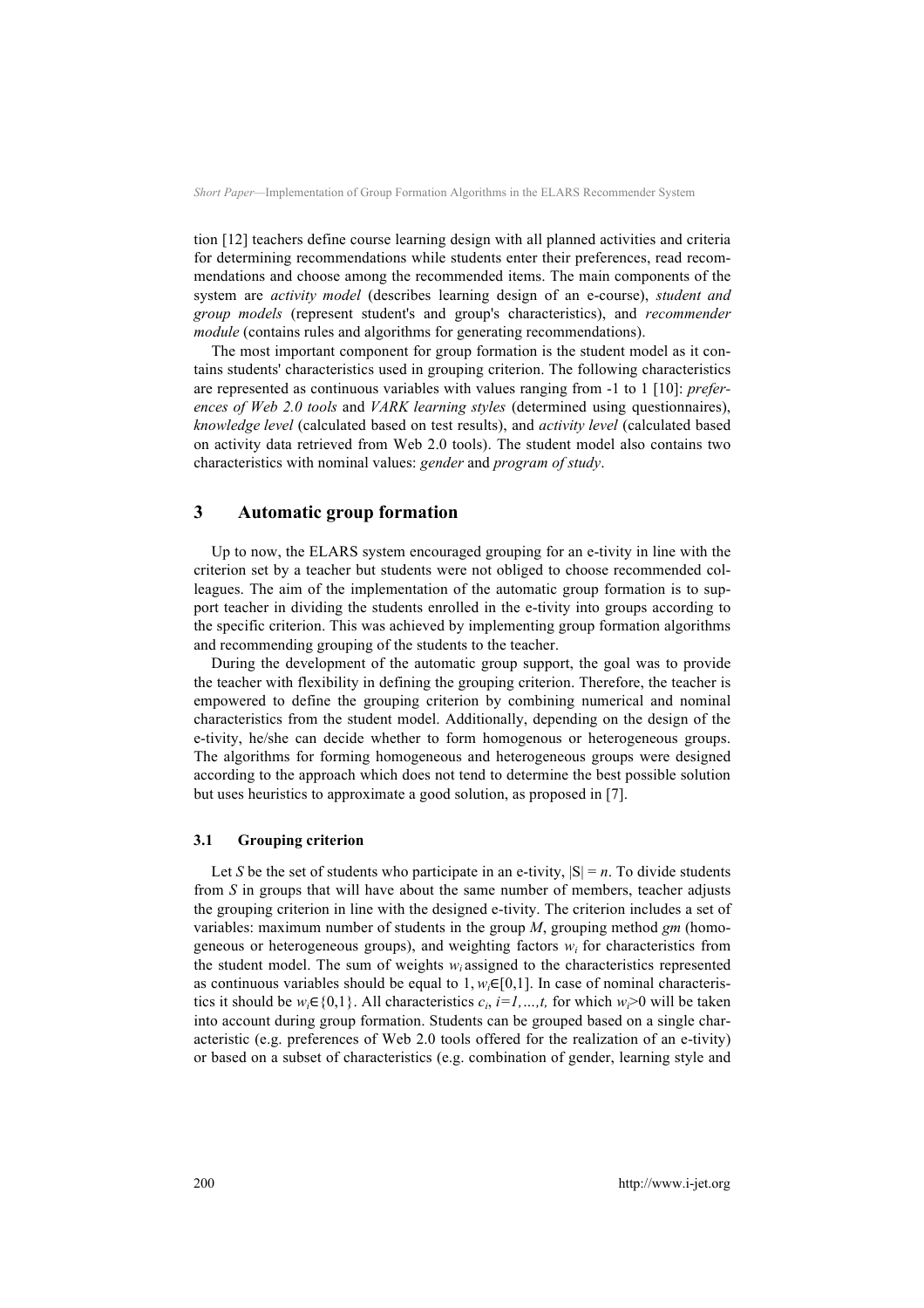knowledge level). By setting the weighting factors in the grouping criterion, teacher specifies to what extent certain characteristic should affect the grouping.

A set of the following variables is included in the grouping criterion as well: distance between a pair of students (*d*), group average distance (*gad*), internal distance (*igd*), pair threshold (*pt*), and group threshold (*gt*). The *distance between a pair of students*,  $s_i$  and  $s_k$ , is calculated using Euclidean distance between the vectors representing their characteristics (the similarity between students is higher if *d* is closer to zero). *Internal group distance* is calculated as a sum of distances between pairs of group members using expression (1) where *t* is the number of characteristics. *Group average distance* is calculated as arithmetical mean of distances between pairs of group members [7].

$$
igd = \sum_{j=1}^{p-1} \sum_{k=j+1}^{p} d(s_j, s_k) = \sum_{j=1}^{p-1} \sum_{k=j+1}^{p} \sqrt{\sum_{i=1}^{t} w_i (s_{j_i} - s_{k_i})^2}
$$
(1)

To ensure homogeneity or heterogeneity of the groups, variables *pt* i *gt* are used in grouping algorithms as *allocation criterion* – to decide whether a student should be allocated to a certain group [7][1]. The variable *pt* represents the upper limit for the distance between students in the case of homogeneous grouping (the initial value of *pt* is set to 0.1) and lower limit in the case of heterogeneous grouping (the initial value of *pt* is set to 0.3). The value of *gt* is not set to the initial value but calculated depending on the number of group members, *m*, using (2). It represents the upper limit for internal group distance in the case of homogeneous grouping and lower limit in the case of heterogeneous grouping. To allow the algorithm to randomly allocate certain number of students to groups, *random grouping criterion* is set to 20%, meaning that if there is less than 20% percent of ungrouped students, they will be randomly allocated to the unfilled groups. In case students' characteristics are such that the allocation criterion cannot be satisfied, allocation threshold *pt* is automatically increased/decreased by 0.025. The initial values of *pt* (0.1, 0.3), *increase/decrease step* (0.025) and *random grouping criterion* (20%) were determined based on the experimental results.

$$
gt = pt \cdot (m-1) \tag{2}
$$

#### **3.2 Algorithm 1 – Calculating group sizes**

The algorithm determines a list *G* with group sizes *g* depending on the number of students, *n*, and the maximum number of students per group, *M*. Group sizes are calculated in a way that the total number of groups is minimal. The following steps are used:

**STEP 1:** *Calculate the required number of groups x, x=ceil(n/M).*

**STEP 2:** *Calculate the group size g, g=ceil(n/x); add g to the list G; reduce n by g, and reduce x by 1. This step is repeated until n>0.*

#### **3.3 Algorithm 2 – Forming homogeneous groups**

The main steps of the algorithm for forming a list of homogeneous groups are: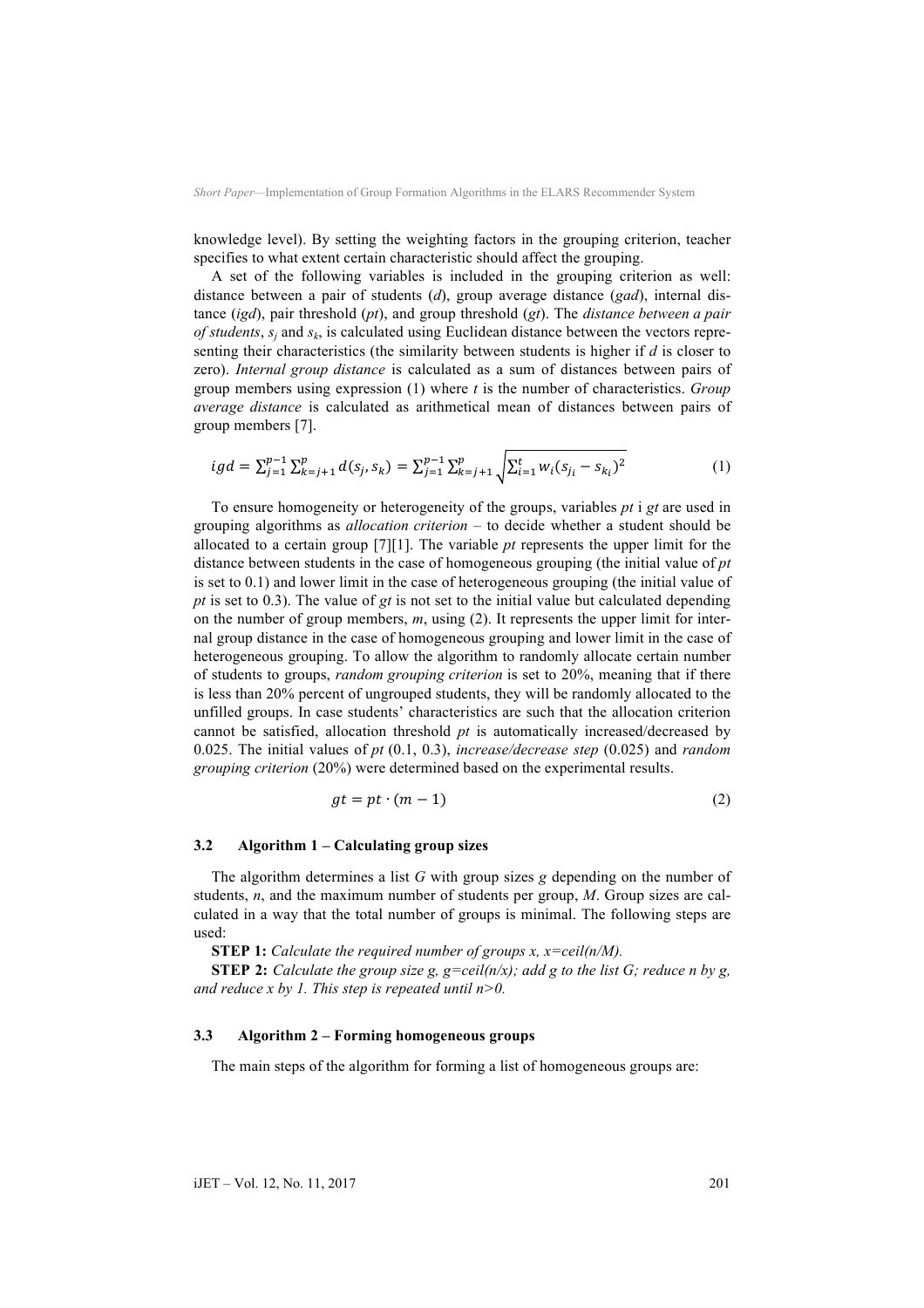**STEP 1:** *For each group, select a random student-pivot and add it to the group.*

**STEP 2:** *For each unfilled group, try to fill the group with ungrouped students who meet the allocation criterion.* To check whether a student is a candidate for entering an unfilled group*,* a comparison of student's and pivot's nominal characteristics for which  $w_i=1$  is performed. If those characteristics match, and the allocation thresholds *pt* and *gt* are satisfied, the student is allocated to the group.

**STEP 3:** *If there is a group with less than three members, cancel the current grouping, and try again from Step 1. If retrial fails, increase pt for 0.025 and start all over again.* The impossibility to form groups indicates that *pt* and *gt* values are set too strictly so they are automatically increased before repeating the procedure.

**STEP 4:** *Try to fill unfilled groups by replacing the pivots.* Some of the ungrouped students might enter the unfilled groups based on the higher similarity with the new pivots.

**STEP 5:** *If random grouping criterion is satisfied, go to Step 6. Otherwise, cancel the current grouping, increase pt for 0.025 and start all over again from Step 1.* 

**STEP 6:** *For each unfilled group, try to add ungrouped students who meet the allocation criterion to the group. If such do not exist, fill groups with random students.*

#### **3.4 Algorithm 3 – Forming heterogeneous groups**

This algorithm determines a list of heterogeneous groups in the following way:

**STEP 1:** *For each group, select a student-pivot and add it to the group: in case there are no nominal characteristics (gender, study program) with wi=1, select a random student-pivot. Otherwise, select a random student-pivot whose gender and/or study program are in the minority.* 

**STEP 2:** *For each unfilled group, try to fill the group with ungrouped students who meet the allocation criterion.* The candidates for entering an unfilled group are students of opposite gender and/or different study program compared to the gender/study program of the student who had previously entered the group.

**STEP 3:** *If there is a group with less than three members, cancel the current grouping, try again from Step 1. If retrial fails, decrease pt for 0.025 and start all over again from Step 1.* 

**STEP 4:** In case there are nominal characteristics with  $w_i = 1$ , try to fill each un*filled group with ungrouped students whose characteristics satisfy the thresholds pt and gt (regardless the gender and/or study program). Otherwise, skip this step.*

**STEP 5:** *Try to fill unfilled groups by replacing the pivots.* It is possible that some of the ungrouped students will be less similar to the new pivot than to the old pivot.

**STEP 6:** *If random grouping criterion is satisfied, go to Step 7. Otherwise, cancel the current grouping, decrease pt for 0.025 and start all over again from Step 1.* 

**STEP 7:** *For each unfilled group, try to add ungrouped students of opposite gender and/or different study program compared to gender/study program of the student who had previously entered the group. If such do not exist, fill groups with random students.*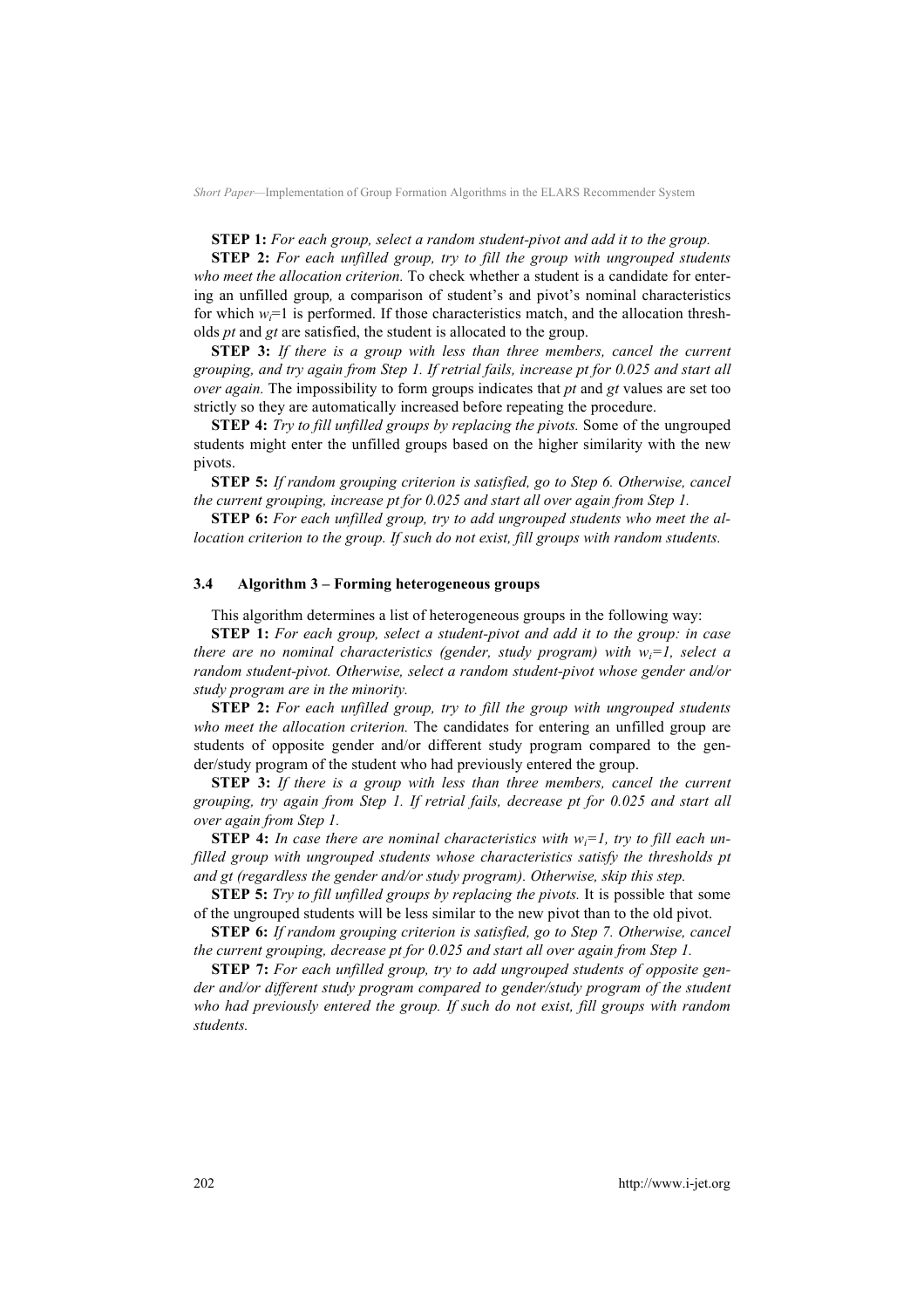### **4 Implementation and preliminary results**

The process of automatic group formation, shown on Fig. 1, is implemented within the recommender module of the ELARS system. Using the ELARS web application, teacher should define grouping criterion and start the process. After retrieving grouping criterion and students' data, the system will determine group sizes, execute appropriate grouping algorithm, and recommend grouping to the teacher. In the list of the proposed groups (Fig. 2), students' characteristics are shown and teacher can examine the composition of a particular group. Based on the displayed *gad* value (group average distance), he/she can compare to what extent are the groups homogeneous or heterogeneous (a value closer to zero indicates more homogeneous group). Upon receiving the recommendation, teacher has the opportunity to save the formed groups or to restart the process with the same or revised grouping criterion. Algorithms include a certain level of randomness so different runs will produce different results. This enables the teacher to select grouping that suits the best to the designed e-tivity.



**Fig. 1.** Group formation process in the ELARS system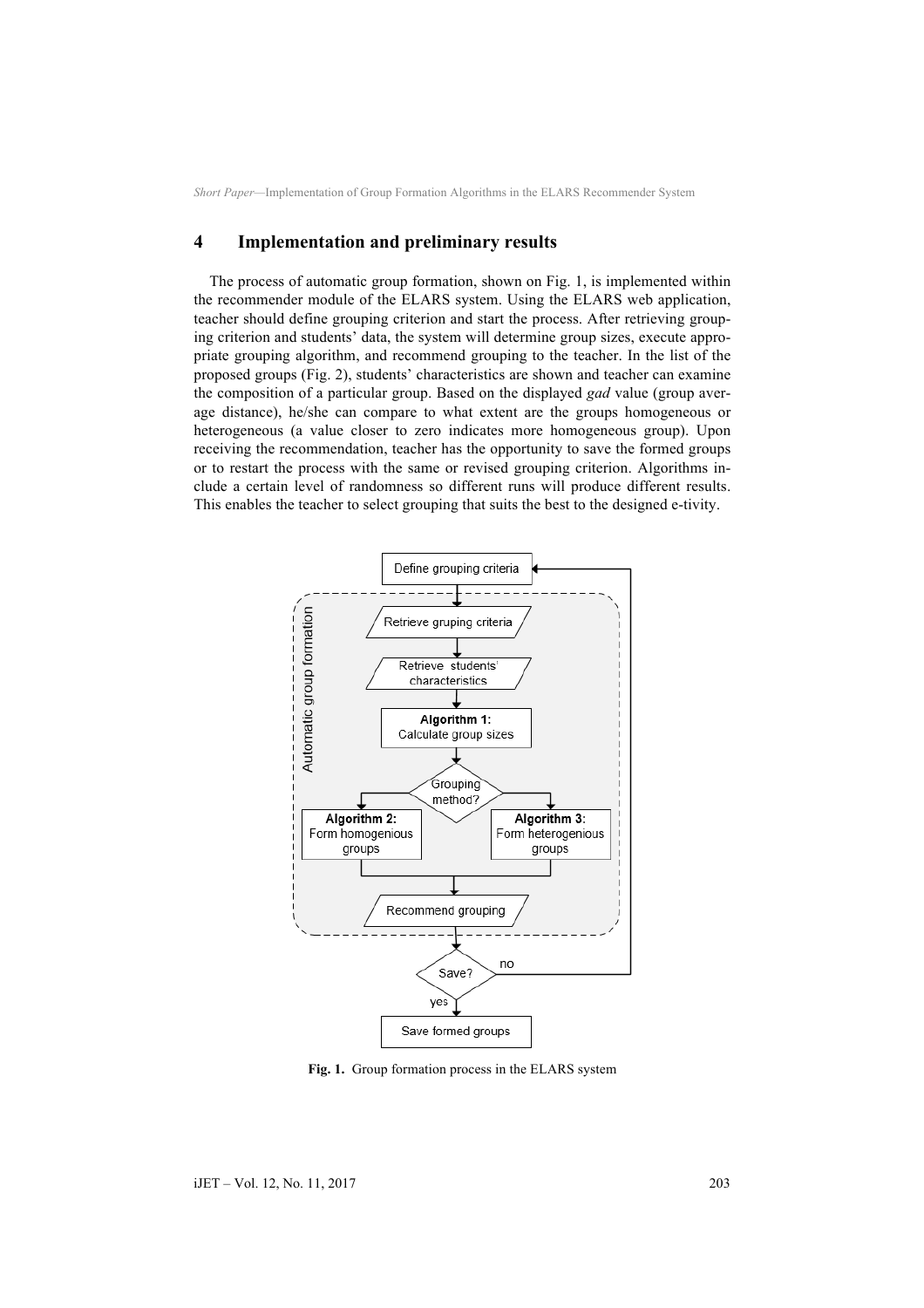In order to test the implemented functionality, an e-tivity was designed and performed during two computer science courses with 26 and 40 enrolled students. During the period of three weeks, groups of 3-5 students were supposed to write an analysis of examples related to the given topic using Wikispaces [2], a collaborative writing platform. Students could earn 20 out of 100 course points for this e-tivity, depending on the quality/quantity of contribution. Grouping criterion was defined to form heterogeneous groups in respect to the students' knowledge level (calculated based on the online test results for the corresponding lessons), and the preferences of the Wikispaces and VARK learning styles. The objective was to group together the students with different preferences as well as different knowledge of the subject they are writing about. In that way, students with higher knowledge level were given the opportunity to correct group members' mistakes or omissions. In both courses, groups were formed using proposed algorithms and all groups successfully finished the e-tivity (the average result was above 80%).

Analysis of contributions showed that students, besides writing their own contributions, tried to improve the text written by their group members in order to achieve better final result. This indicates that groups formed by ELARS really collaborated in accordance with the aim of the designed e-tivity. The results of the survey performed with students  $(N=64)$  show that 80% of the students think it is effective that e-tivity was performed in groups. Most students consider that groups should be created based on the students' characteristics (47% of students) and do not support entirely random grouping (53% of students). In their comments, many students pointed out that they would prefer the ability to create groups by themselves and stated that they would always choose the same collaborators - colleagues with whom they previously had a successful collaboration. On the other hand, 80% of the students are well aware that through collaboration with different colleagues they have chance to acquire teamwork skills needed for their future professional work. These finding indicates the need for combining both teacher's criterion and students' preferences in the group definition process.

According to teachers' comments, the implemented group formation support is very useful. However, they suggested improvements of the graphical representation of the recommended grouping to make it even clearer whether the created groups meet the defined criteria.

### **5 Conclusions**

The presented research aims to support teachers in the process of organizing e-tivities by providing automatic group formation support. To achieve that, the recommender module of the ELARS system was supplemented with the algorithms for dividing students into homogeneous or heterogeneous groups. Teacher is empowered to choose grouping method adequate to the planned e-tivity and define to what extent particular characteristic should affect the grouping. Preliminary results of using proposed algorithms were obtained in the context of several short-term e-tivities.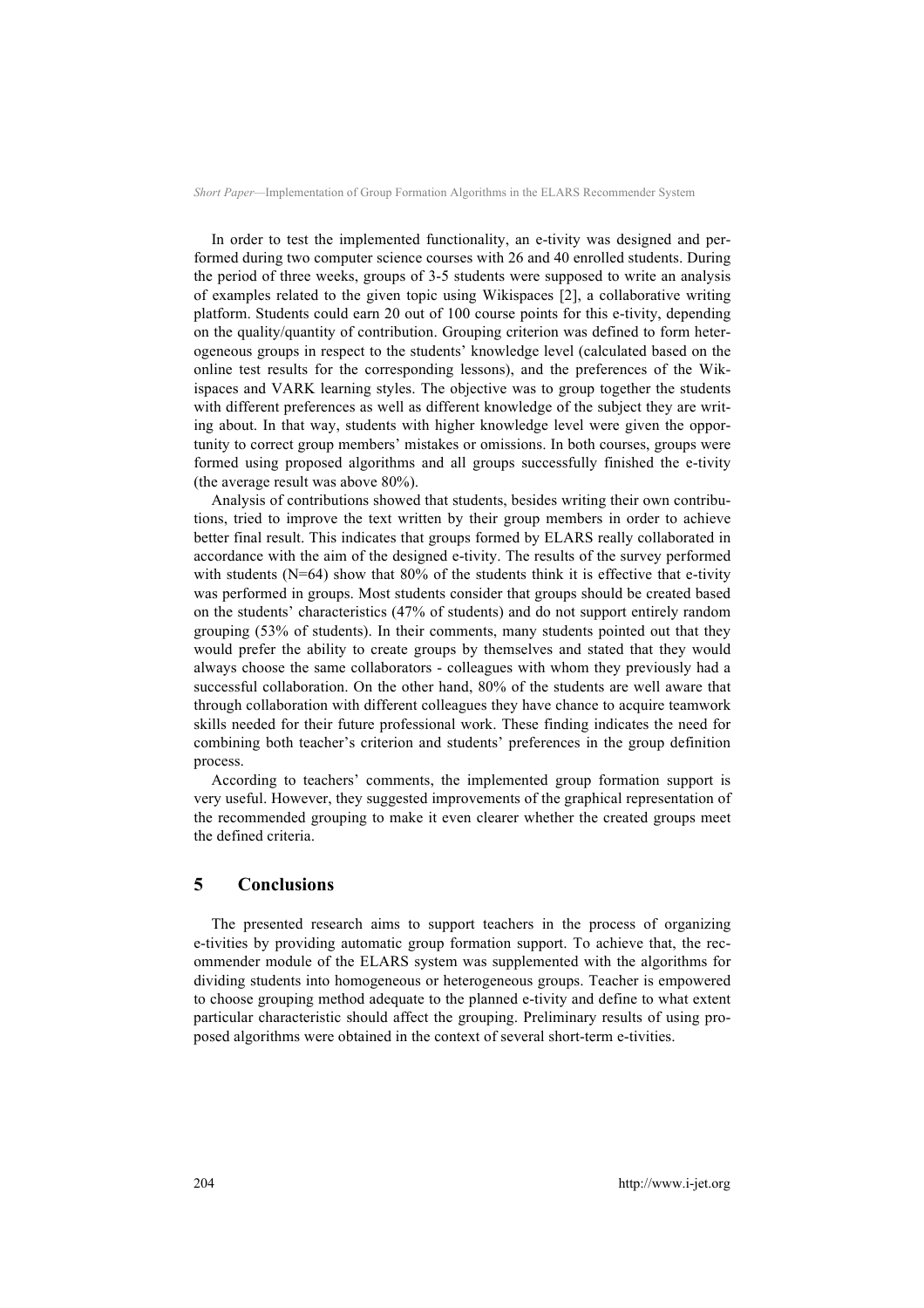| <b>Home</b>                             | <b>Profile</b><br><b>Students</b>                     | <b>Courses</b>                                                                                                                          |                                                           |                                                                       |                                 |
|-----------------------------------------|-------------------------------------------------------|-----------------------------------------------------------------------------------------------------------------------------------------|-----------------------------------------------------------|-----------------------------------------------------------------------|---------------------------------|
|                                         | Recommended grouping                                  |                                                                                                                                         |                                                           |                                                                       |                                 |
|                                         |                                                       | Grouping criterion includes: knowledge level, preference for Wikispaces (%) and VARK learning styles (dominant style is shown in bold). |                                                           |                                                                       |                                 |
| <b>Group</b><br>1                       | VARK<br>$\frac{1}{2}0.80$<br>Knowledge: 0.60          | a Publant<br>VARK<br>$\frac{1}{2}$ 0.41<br>Knowledge: 0.80                                                                              | VARK<br>$\frac{1}{2}$ -1.00<br>Knowledge: - 1.00          | sie Taute<br>VARK<br>$\frac{1}{2} - 1.00$<br>Knowledge: 0.60          | Group average<br>distance: 0.28 |
| <b>Group</b><br>$\overline{\mathbf{z}}$ | VARK<br>$\frac{1}{2}$ -0.50<br>Knowledge: 0.00        | <b>Gent Minimum</b><br>VARK<br>$\frac{1}{2}0.50$<br>Knowledge: - 0.20                                                                   | VARK<br>$\frac{1}{2}$ 0.40<br>Knowledge: - 0.50           | VARK<br>$\frac{1}{2}0.52$<br>Knowledge: 1.00                          | Group average<br>distance: 0.20 |
| <b>Group</b><br>3                       | VARK<br>$\frac{1}{2}0.20$<br>Knowledge: 0.03          | <b>MALCA</b><br>VARK<br>$\frac{1}{2}$ - 0.30<br>Knowledge: 1.00                                                                         | ta Peliut<br>VARK<br>$\frac{1}{2}0.00$<br>Knowledge: 1.00 | ARK<br>$\frac{1}{2}0.60$<br>Knowledge: - 0.56                         | Group average<br>distance: 0.25 |
| <b>Group</b><br>4                       | VARK<br>$\frac{1}{2}0.00$<br>Knowledge: 0.80          | <b>Sea Milarril</b><br>VARK<br>$\frac{1}{2}0.30$<br>Knowledge: 0.00                                                                     | VARK<br>$\frac{1}{2}0.05$<br>Knowledge: 0.40              | VARK<br>$\frac{1}{2}0.00$<br>Knowledge: - 1.00                        | Group average<br>distance: 0.23 |
| <b>Group</b><br>5                       | VARK<br>$\frac{1}{2} - 1.00$<br>Knowledge: 0.00       | andra Katean<br>VARK<br>$\frac{1}{2} - 0.90$<br>Knowledge: 0.80                                                                         | VARK<br>$\frac{1}{2}0.69$<br>Knowledge: 1.00              | <b>Inc. Parrulin</b><br>VARK<br>$\frac{1}{2}$ 0.40<br>Knowledge: 0.60 | Group average<br>distance: 0.18 |
| <b>Group</b><br>6                       | R K<br>V A<br>$\frac{1}{2} - 0.92$<br>Knowledge: 0.80 | VARK<br>$\frac{1}{2}$ -1.00<br>Knowledge: 0.63                                                                                          | Ludos 5<br>VARK<br>$\frac{1}{2}0.00$<br>Knowledge: 0.23   | Group average<br>distance: 0.23                                       |                                 |
| <b>Group</b><br>7                       | VARK<br>$\frac{1}{2}0.65$<br>Knowledge: 0.20          | o And's<br>VARK<br>$\frac{1}{2}0.80$<br>Knowledge: 0.40                                                                                 | ia Enardieutó<br>VARK<br>$M = 0.90$<br>Knowledge: 0.20    | Group average<br>distance: 0.21                                       |                                 |

**Fig. 2.** Grouping recommendation (names of the students are blurred)

Insight into students' activity in Wikispaces and results of surveys conducted among teachers and students confirmed that students achieved a successful collaboration. The teachers consider implemented automatic group formation to be useful but suggest improvements of the graphical representation of the students' characteristics members of the formed groups. Students are aware of the benefits of group forming based on the certain characteristics but would also like to collaborate with colleagues with whom they have previously had positive experiences in collaborative e-tivities. These issues will be addressed during further development of the automatic group support in the ELARS system. Besides using visualization techniques for presenting recommended grouping, the student model will be extended with data regarding students' preferences towards other students. By providing this information, the student will be able to express to what extent is a particular colleague his/her desirable collaborator for realization of collaborative e-tivities. The inclusion of these data in the grouping algorithms will enable the automatic creation of groups that meet the pedagogic criterion set by the teacher as well as the students' preferences.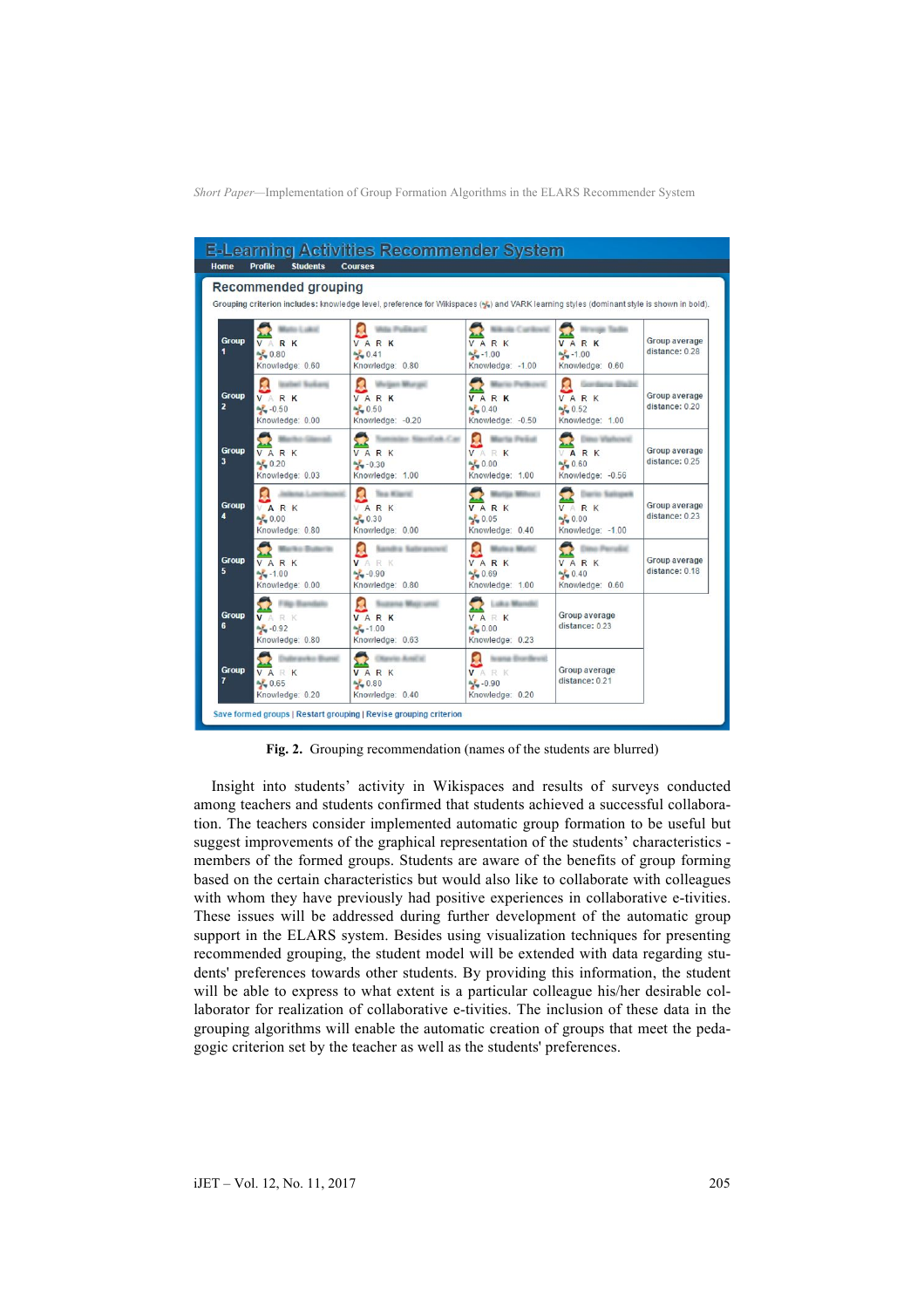Further work will also enable the automatic creation of mixed groups that satisfy heterogeneity for one subset of characteristics and homogeneity for another subset of characteristics. Finally, further research will include a more extensive evaluation in order to determine the effect of the implemented algorithms on students' level of engagement as well as their academic results during various types of e-tivities (e.g. long-term e-tivities designed according to the problem-based learning strategy).

### **6 Acknowledgment**

The research has been conducted under the project "E-learning Recommender System" (reference number 13.13.1.3.05) supported by University of Rijeka (Croatia).

# **7 References**

- [1] B. Aguti, R. Walters, and G. Wills, "Effective use of e-learning technologies to promote student-centered learning paradigms within higher education institutions," Int. J. e-Learning, pp. 1–8, 2014.
- [2] H. Beetham, "An approach to learning activity design," in Rethinking Pedagogy for a Digital Age: Designing for 21st century learning, 2nd ed., H. Beetham and R. Sharpe, Eds. Routledge, 2013, pp. 31–48.
- [3] G. Salmon, E-tivities: the key to active online learning. Psychology Press, 2002.
- [4] W. M. Cruz and S. Isotani, "Group Formation Algorithms in Collaborative Learning Contexts: A Systematic Mapping of the Literature," in Proceedings of Workshop on CYTED-RITOS International, 2014, pp. 199–214.
- [5] A. Gogoulou, E. Gouli, G. Boas, E. Liakou, and M. Grigoriadou, "Forming homogeneous, heterogeneous and mixed groups of learners," Proceedings of Workshop on Personalisation in E-Learning Environments at Individual and Group Level, 2007, pp. 33–40.
- [6] M. Salihoun, F. Guerouate, N. Berbiche, and M. Sbihi, "How to Assist Tutors to Rebuild Groups Within an ITS by Exploiting Traces. Case of a Closed Forum," Int. J. Emerg. Technol. Learn., vol. 12, no. 3, pp. 169–181, 2017. https://doi.org/10.3991/ijet.v12i03. 6506
- [7] P. Paredes and A. Ortigosa, "TOGETHER: An authoring tool for group formation based on learning styles," in Proc. A3H: 7th international workshop on authoring of adaptive and adaptable hypermedia at EC-TEL 2009, 2009.
- [8] A. Sukstrienwong, "A Genetic-algorithm Approach for Balancing Learning Styles and Academic Attributes in Heterogeneous Grouping of Students.," Int. J. Emerg. Technol. Learn., vol. 12, no. 3, pp. 4–25, 2017. https://doi.org/10.3991/ijet.v12i03.5803
- [9] H. Alhunitah and M. E. B. Menai, "Solving the student grouping problem in e-learning systems using swarm intelligence metaheuristics," Comput. Appl. Eng. Educ., vol. 24, no. 6, pp. 831–842, Nov. 2016. https://doi.org/10.1002/cae.21752
- [10] N. Hoic-Bozic, M. Holenko Dlab, and V. Mornar, "Recommender System and Web 2.0 Tools to Enhance a Blended Learning Model," IEEE Trans. Educ., vol. 59, no. 1, pp. 39– 44, 2016. https://doi.org/10.1109/TE.2015.2427116
- [11] M. Holenko Dlab and N. Hoic-Bozic, "Increasing students' academic results in e-course using educational recommendation strategy," in Proceedings of the 17th International Con-